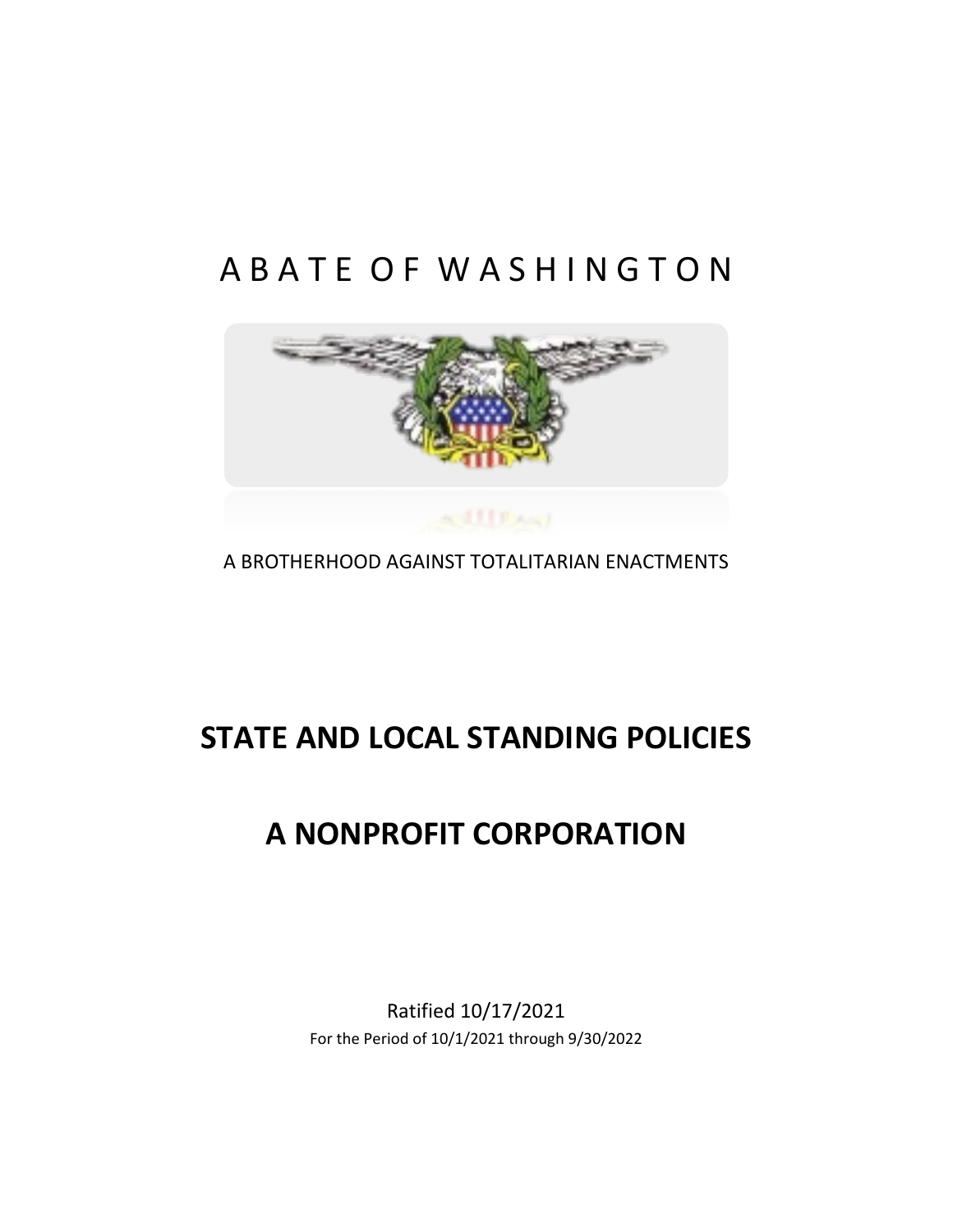T

ī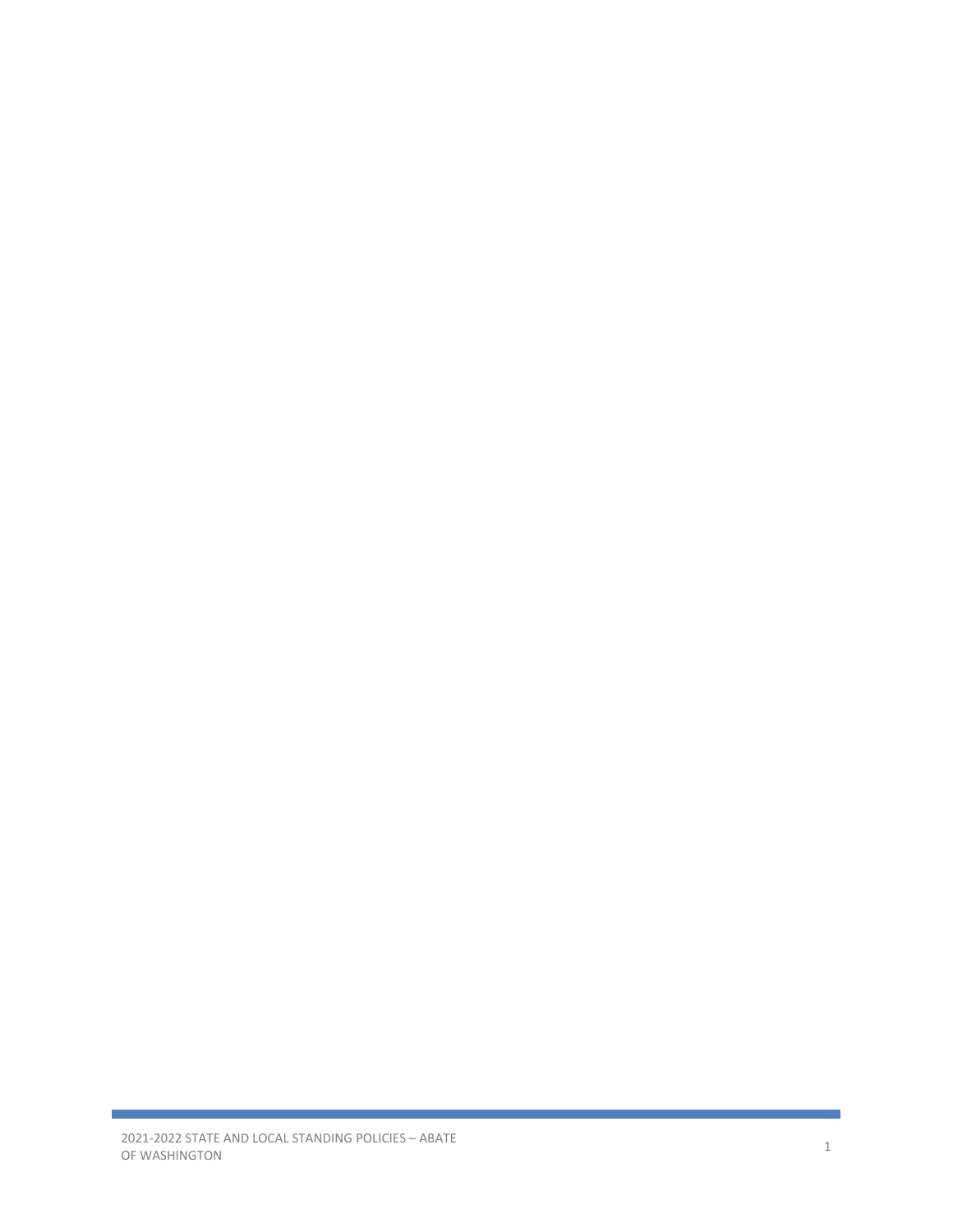## **Table of Contents**

ľ

ī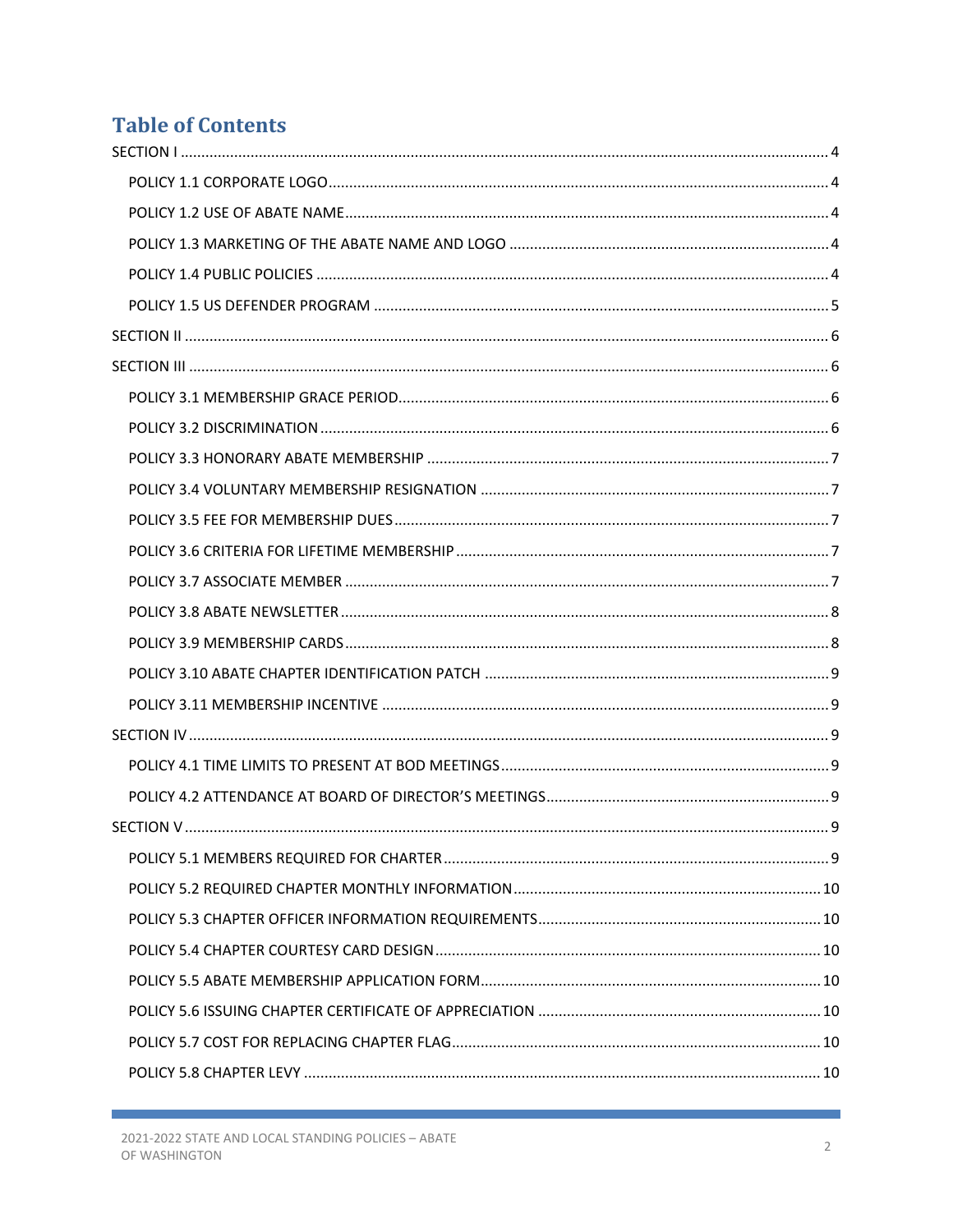| POLICY 9.1 POLICY AND PROCEDURES FOR DISCIPLINARY ACTION, SUSPENSION AND EXPULSION 13 |  |
|---------------------------------------------------------------------------------------|--|
|                                                                                       |  |
|                                                                                       |  |
|                                                                                       |  |
|                                                                                       |  |
|                                                                                       |  |
|                                                                                       |  |
|                                                                                       |  |
|                                                                                       |  |
|                                                                                       |  |
|                                                                                       |  |
|                                                                                       |  |
| POLICY 11.3 MISUSE OF WEAPONS/UNATTENDED CAMPFIRES AT ABATE EVENTS 17                 |  |
|                                                                                       |  |
|                                                                                       |  |
|                                                                                       |  |
|                                                                                       |  |
|                                                                                       |  |
|                                                                                       |  |
|                                                                                       |  |
|                                                                                       |  |

T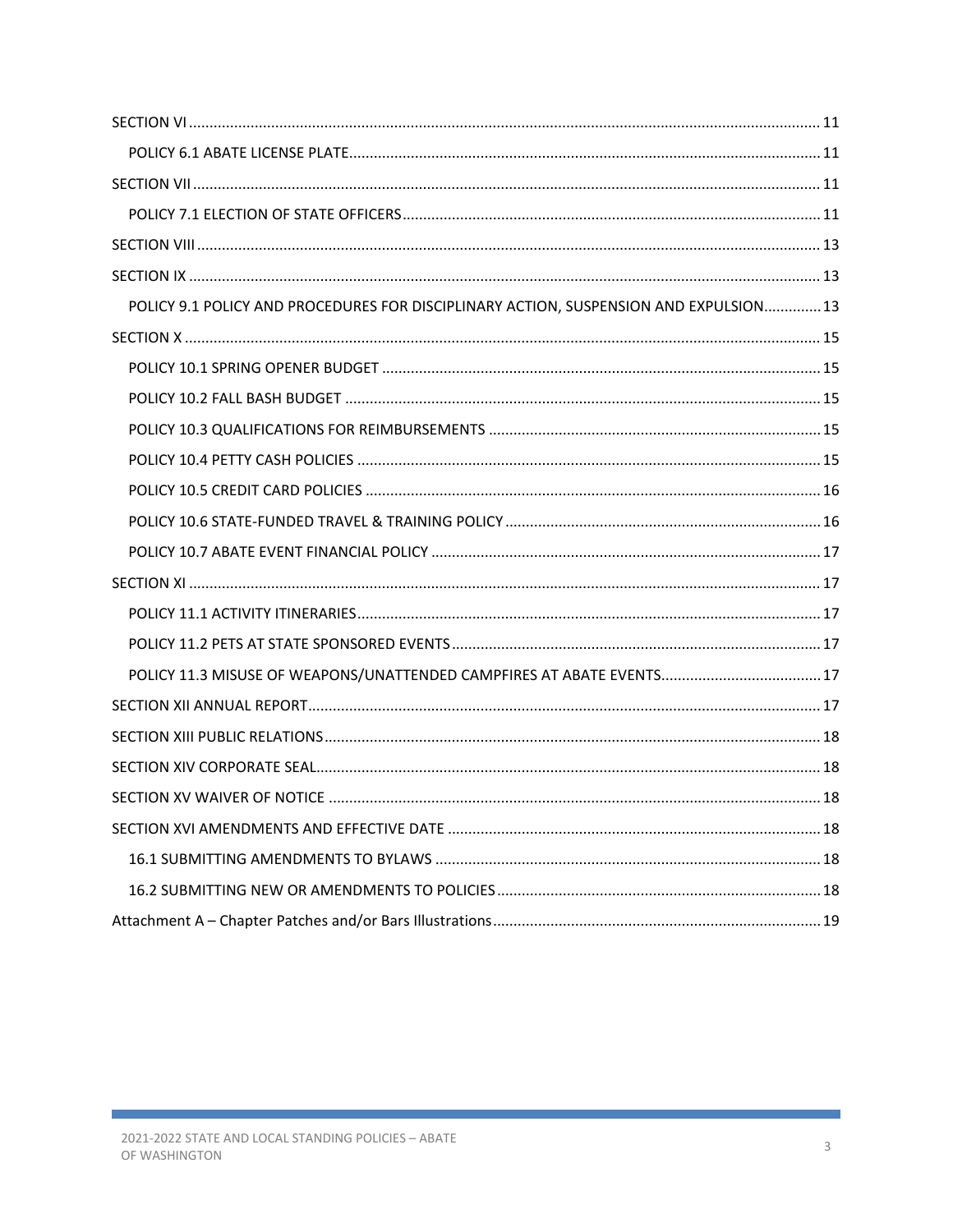## **SECTION I**

Section I policies relate to Article I of the State Bylaws of ABATE of Washington and general business issues of the Corporation.

## **POLICY 1.1 CORPORATE LOGO**

Individual ABATE members may not reproduce the official Corporate ABATE of Washington logo or ABATE of Washington products without the authority of the Board of Directors or Executive Committee.

### **POLICY 1.2 USE OF ABATE NAME**

Chapters and/or individual members shall not use the name of ABATE of Washington except as otherwise provided for in the Constitution and Bylaws of ABATE of Washington or as maybe provided by establishing policy. This shall include use of the registered logo of ABATE of Washington.

#### **POLICY 1.3 MARKETING OF THE ABATE NAME AND LOGO**

Under no circumstances shall any marketing, promotional or commercial presentation, on behalf of any company or organization, be made under, or in conjunction with A.B.A.T.E. of Washington logo, letterhead, website or email sent by ABATE of WASHINGTON representatives, without prior approval by a majority of the individual chapters, having discussed and voted on and such proposal at their respective business meetings.

The purpose of this policy is to eliminate any confusion among the membership as to whether or not any given presentation is approved, endorsed or supported by ABATE of Washington.

The only acceptable copyright notice is on printable or electronically conveyed media is in the form of: © (year) ABATE of Washington, Name of Chapter.

All materials written by ABATE of Washington representatives on ABATE of Washington printable or electronically conveyed media becomes the property of ABATE of Washington and may be used at its discretion.

ABATE of Washington, and Chapter website editors (webmasters) are volunteers and may not advertise themselves or the companies they work for on any ABATE of Washington or chapter websites or email sent by ABATE of Washington representative. ISP's providing web administration in the form of a domain or website hosting may have reference hyperlink for the purpose of contacting them. ABATE of Washington State and chapter webmasters will include a hyperlink to an email box for the purpose of contacting them. ISP hyperlinks may include a small ISP logo as a clickable link. Email hyperlinks to webmasters may only include the email address of the webmaster(s).

Exceptions: Publicity for organizations, companies, restaurants, and taverns that donate to your events (toy run, food drive, or other fundraisers) may be included in the story and images about the event. Organizations, companies, restaurants, and taverns sponsoring events may be included in the title of the event with a link to the sponsor's website and email address.

If an ABATE member is using a 'free ISP' or free email such as Hotmail, MSN, or 'free net' AND that service puts a line of text as advertising for their free service at the end of their mail it is unavoidable. The use of the free ISP may be the only way to get the member on-line and will be taken into consideration.

## **POLICY 1.4 PUBLIC POLICIES**

All subjects to be considered for any action by ABATE of Washington which concern external or public policy shall be public in nature; shall be timely in importance to the members of ABATE of Washington and the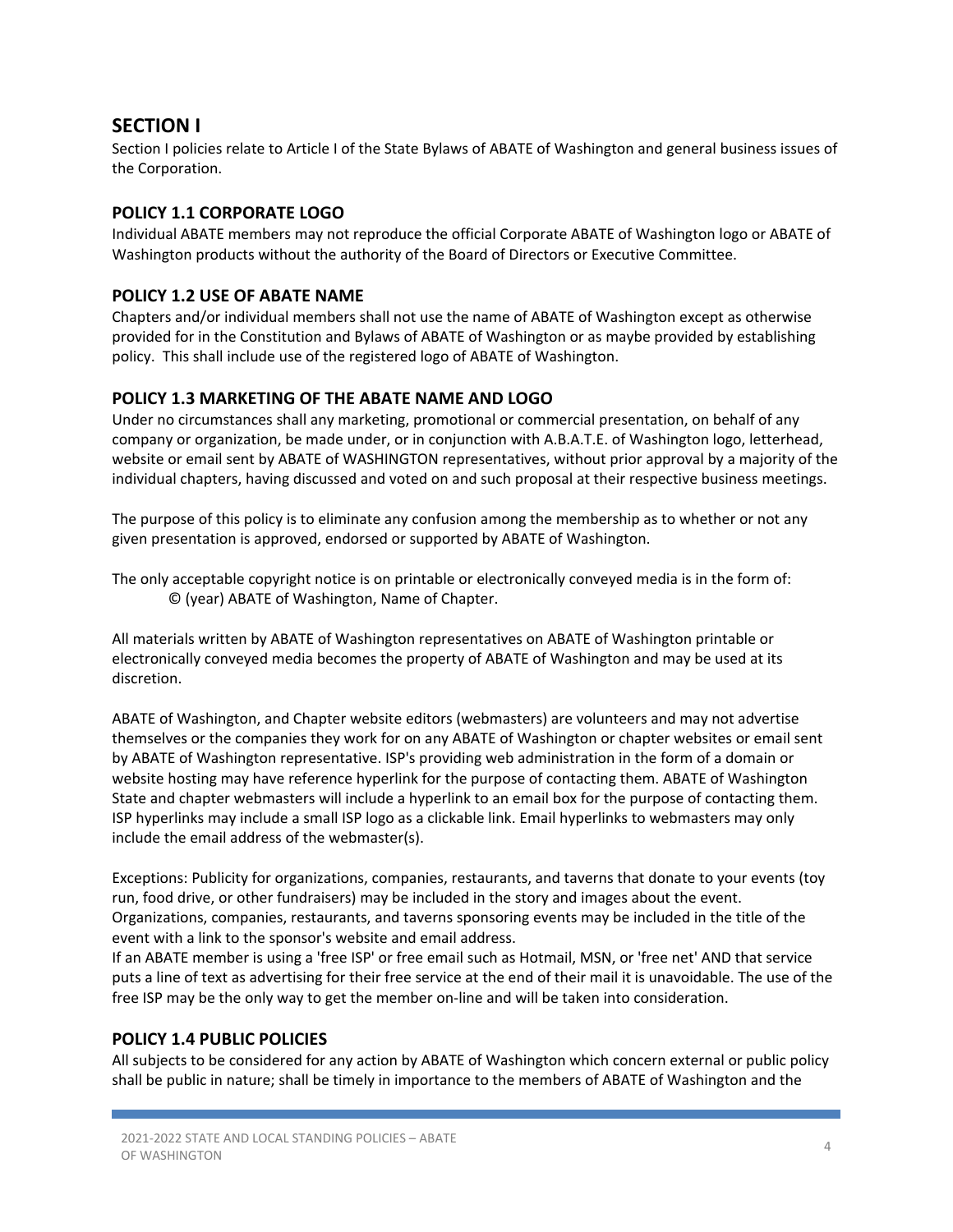motorcycling community; shall be general in application to the welfare of members of ABATE of Washington; and shall include, but not be limited to, public relations, public affairs, legislative affairs, legal affairs, safety, and education.

The external policies of this Corporation may be declared only in the following manner or as may be provided for in the Bylaws:

- 1. By resolution adopted by the Board of Directors; or
- 2. By resolution adopted by the Executive Committee; or
- 3. By resolution adopted by a majority of the total membership of ABATE of Washington at the annual meeting or by special ballot

## **POLICY 1.5 US DEFENDER PROGRAM**

ABATE of Washington (ABATE) is a Motorcycle Rights Organization (MRO) in Washington State. ABATE of Washington will endorse and conditionally participate in US Defenders program as it applies to ABATE as a MRO in Washington State. As stated in the Confederation of Clubs (COC), Washington State Defenders program (Defenders), ABATE likewise recognizes the need to fight for, protect and preserve our Constitutional rights and civil liberties at both the state and federal levels. ABATE further recognizes that the Defenders program is an essential grassroots program, that promotes good motorcycle legislation and motorcycle rights, by mobilizing and coordinating manpower action efforts in Washington State. ABATE is structured to operate through a Board of Directors (BOD), to set agenda items; and through Legislative Affairs Officer (LAO) committee, to plan, create and promote proactive motorcycle legislation. ABATE communicates with other State and Federal MRO's, to share information; discover methods of legislation; watch for issues; design unified strategies; and the overall protect Motorcycle rights.

ABATE respectfully requests that the COC and Defenders program recognize the need for a true coalition and ABATE of Washington's desire to be treated as a full member of the COC in regard to the Defenders program as it pertains to Legislative and Motorcycle rights. In working with the Defenders program, ABATE has outlined the following participation policy (following the format of the Defenders Policy), that keeps in mind the structure and consistent integrity of the Washington State COC:

- 1. Basic Structure.
	- a. ABATE structure of Executive Committee (ECOM), BOD, and LAO Committee, will continue to be the official policy and manner of operation without change to titles. The voting members of the BOD (Chapter Coordinators, and ECOM members) will be called upon to vote through parliamentary procedure, to set the official agenda of ABATE. The State LAO is charged with maintaining consistency with the legislative agenda of ABATE and coordinating with the Commander of the Defenders program. The State LAO, and the Coordinator of ABATE, will be the official point of communication with the Defenders Calls to Action (CTA), prepared by the Commander Defenders program, and will respond based upon that are relevance to ABATE as an MRO in Washington State. The relevant form letters and responses will be channeled as communications through official email from the Commander (or designee), to ABATE of Washington (legislative@abate-wa.org; coordinator@abate-wa.org).
	- b.ABATE will disseminate approved CTA's to its membership through email and through the ABATE of Washington website. Each ABATE chapter is responsible for gathering information and legislative letters from their group and returning them to the State LAO (to be transferred to the Defenders Commander (or designee)).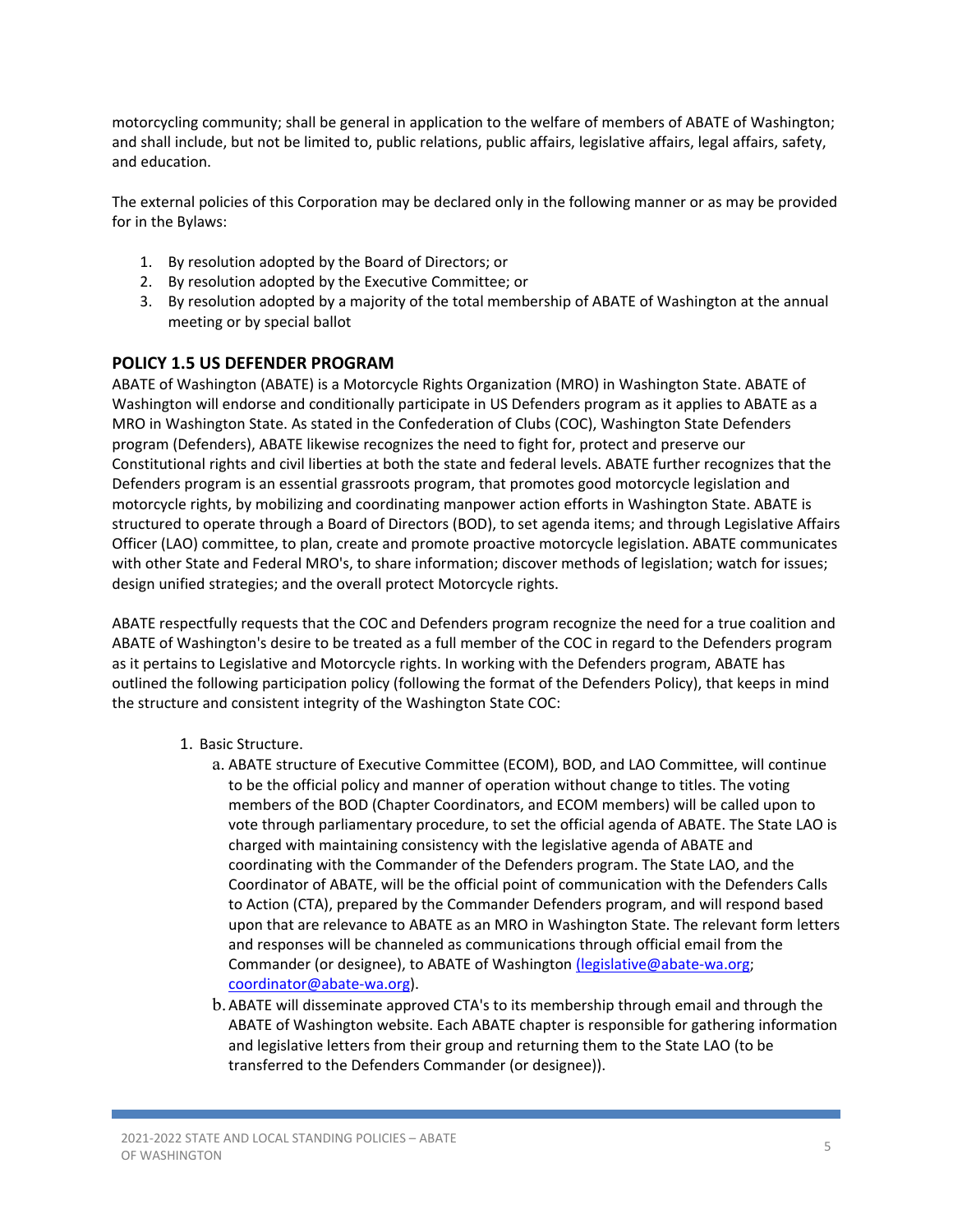- c. The COC will not act as the agent of accountability enforcement. Honor and respect are given to those that honor and respect their agreements.
- d.ABATE will maintain official position titles and expand responsibilities of those positions, as needed, to maintain consistency and integrity in regard to the Defender program.
- 2. Wearing of Defender patches is purely optional and a matter of choice.
- 3. ABATE will not specifically extend itself to authorities for the purpose of civil service or aid in natural disasters. Other states and federal requests may still occur, but participation would be optional.
- 4. ABATE chapters and members are not "Locked-In" to every request for action in case of political or moral opposition. This is a democracy and an abstention from a call to action will be respected.
- 5. ABATE, through a majority vote of the BOD, will have ongoing participation with the Defenders program. I.E.; ABATE reserves the right to appoint or change in-house titles, policies and involvement with the Defenders through a majority vote of ECOM or the BOD dependent on the issue and inform the Defenders of any change to policy in regard to ABATE involvement. This also includes the right to structure and shape of involvement with the Defenders program as time goes on to reflect the concerns and realities of Washington State.
- 6. ABATE will participate in Legislative Affairs in coalition with the COC/Defenders and will not be held responsible for funding the Defenders program in Washington State. Predictable expenses include mailings and photocopies of letters to legislators and bureaucrats. Any extraordinary expenses that are incurred shall be the responsibility of the COC. ABATE will assist in expenses only by request; mutual need; and with approval through normal ABATE of Washington procedures.

## **SECTION II**

Section II policies relate to Article II of the State Bylaws of ABATE of Washington.

## **SECTION III**

Section III policies relate to Article III of the State Bylaws of ABATE of Washington.

#### **POLICY 3.1 MEMBERSHIP GRACE PERIOD**

There shall be a three (3) month grace period to renew an individual membership during which the State Newsletter will continue to be provided. The rights and privileges and holding of office will not continue during the grace period. If renewal is made within six (6) months of expiration, the expiration date will remain the same. If renewal is made after six (6) months of expiration, a new expiration date, one year later will be assigned.

## **POLICY 3.2 DISCRIMINATION**

ABATE of Washington does not discriminate against any person regardless of sex, race, motorcycle choice, or religious preference.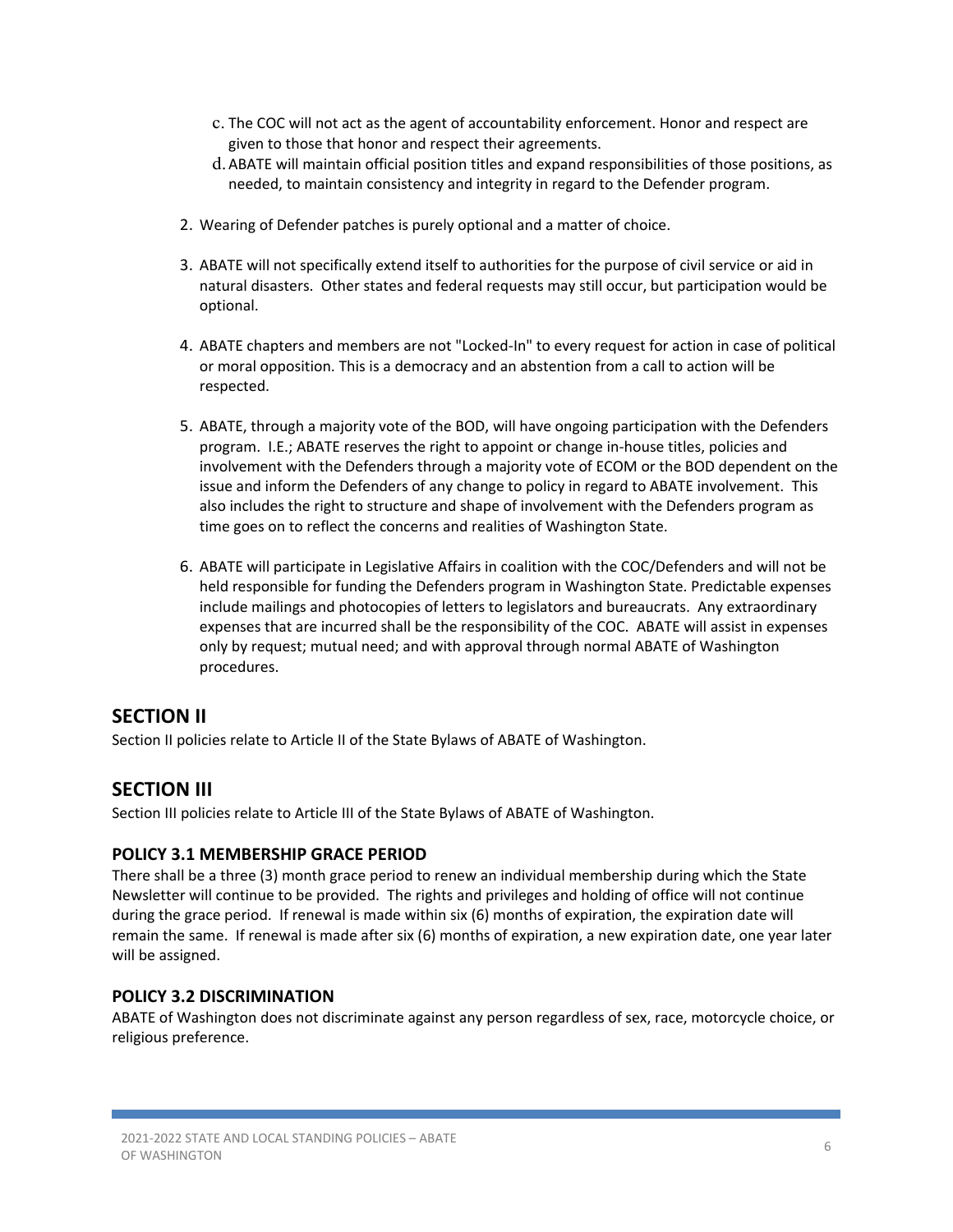## **POLICY 3.3 HONORARY ABATE MEMBERSHIP**

Persons serving time in prisons or reformatories may become honorary members by paying a \$.50 token membership fee with the following restrictions:

- 1. No voting privileges.
- 2. Cannot represent themselves as ABATE of Washington
- 3. Shall be supported by other members.
- 4. After their release said members have three (3) months to reinstate their regular membership at the current dues rate.
- 5. No newsletter.

## **POLICY 3.4 VOLUNTARY MEMBERSHIP RESIGNATION**

Members that voluntarily turn in their membership card may rejoin if his/her dues are paid current. A new expiration date will be issued if they were expired more than three (3) months.

## **POLICY 3.5 FEE FOR MEMBERSHIP DUES**

The dues for ABATE of Washington membership are set as follows:

- 1. New member's dues are set at \$30 (1 year), \$70 (3 years), or \$105 (5 years);
- 2. Renewals are set at \$25 (1 year), \$65 (3 years), or \$100 (5 years);
- 3. Corporate memberships are \$200 per year.
- 4. Dues for life are set at \$300 for a lifetime ABATE membership.

*[Ref: Amended 10/23/16 Board of Director's Meeting.]*

## **POLICY 3.6 CRITERIA FOR LIFETIME MEMBERSHIP**

For an ABATE member to qualify for a lifetime membership they must meet the following criteria.

- 1. Any member in good standing with ABATE of Washington may be nominated for lifetime membership.
- 2. Nominated member must have been a member for a period of fifteen (15) continuous years.
- 3. Member must have performed his or her duties in an exceptional manner.
- 4. Any member in good standing may nominate a member who has met the qualifications whether the member is from their own chapter, a different chapter, or an independent member with no chapter affiliation. Member must then submit lifetime membership application to the state secretary no less than thirty (30) days prior to quarterly BOD meeting, state secretary will then include application into the BOD packet for each chapter to vote on. Chapters will then vote their chapter's voice at the next BOD; a nominee must receive 2/3 of the State Board of Directors vote.
- 5. Nominee must be present at this or a future BOD to accept a lifetime membership.

#### **POLICY 3.7 ASSOCIATE MEMBER**

- 1. An Associate Member is a member of a recognized social or fraternal organization that wishes to join with *ABATE* of Washington to work for Motorcycle Rights.
- 2. Associate Membership will not bring with it any of the rights of full membership (i.e.: membership number, voting rights, insurance or reduced cost access at state level events.)
- 3. A Member organization will receive one copy of the state newsletter for every ten associates, delivered to a central address by US Mail (or other carrier as deemed necessary.)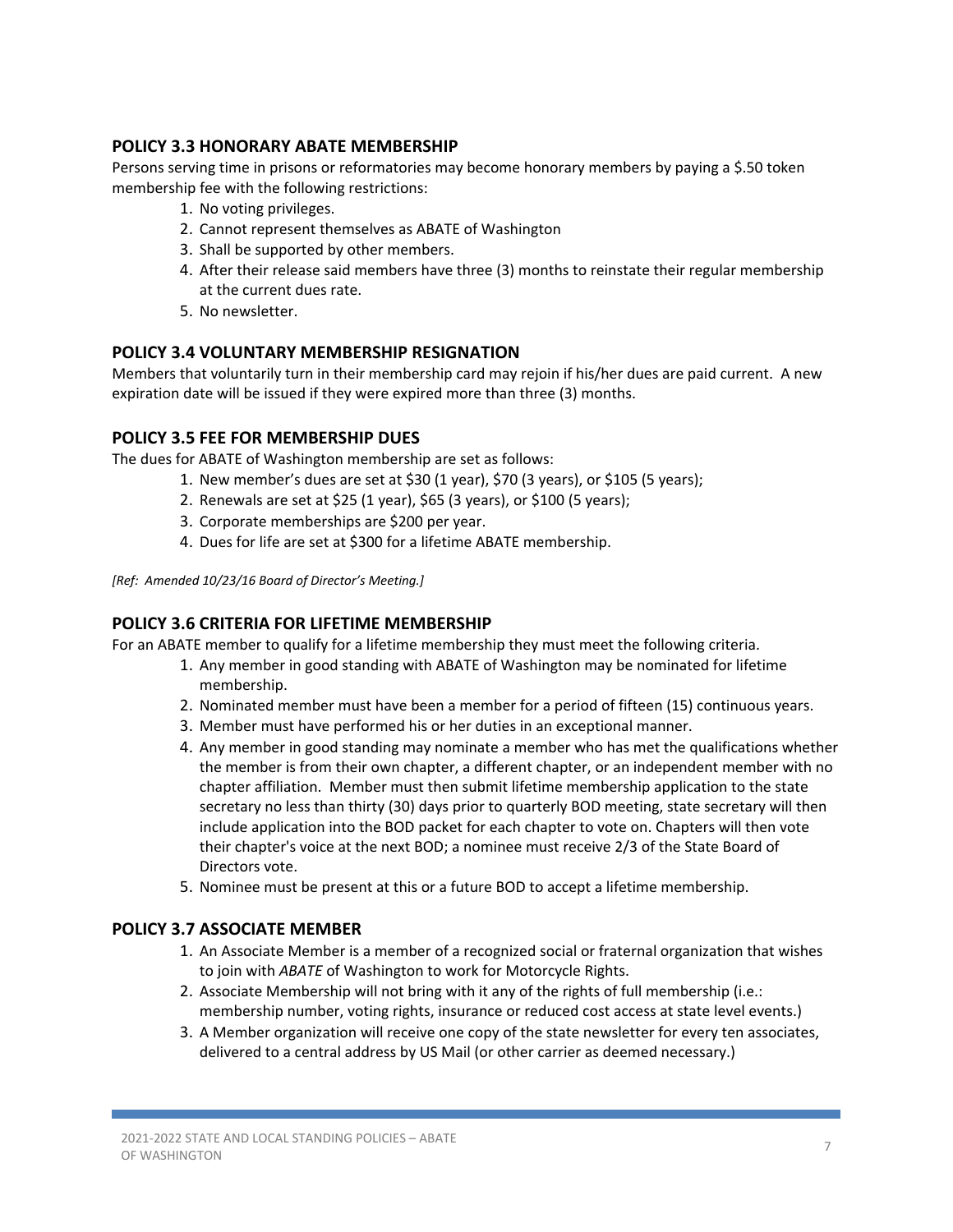- 4. Associate Members are encouraged to attend local chapter meetings and take part in local events; in return local chapters are encouraged to welcome associates to meetings and to accept associate membership for reduced cost access to events.
- 5. For accounting purposes, a Member organization's renewal date shall occur only once per year (any added associate memberships will expire on the same date as those already established.)
- 6. Each Member organization will be provided with the number of dated associate membership cards appropriate to their enrollment.
- 7. An Associate member may upgrade to full membership upon the surrender of their Associate Membership card and the cost of a full membership renewal (currently \$25); upon this act the Member will be deemed a full member of ABATE of Washington and eligible for all privileges and responsibilities of that membership (including patch.)
- 8. It shall be the recognized organization that establishes the right of membership; and that membership shall cost \$5.00 per associate per year.

#### **POLICY 3.8 ABATE NEWSLETTER**

The deadline for submissions to the ABATE Newsletter is the 15th of the month prior to publication.

Chapter reports must be submitted by the Chapter Coordinator, Deputy Coordinator or a person authorized by the Chapter in writing.

Chapter announcements and flyers are free with the following restrictions:

- Chapters are limited to one full page ad per month
- If the event is during the first week of the month, then a full-page ad is allowed in the previous month's issue.
- If the event is not in the first week of the month, the full-page ad is limited to the issue published in the month of the event.
- Chapters may place 1/4-page ads for up to two months prior to the event except for the issue that the full-page ad is inserted. Chapters may not have a 1/4-page ad and a full-page ad for the same event in the same issue. Full page ads may be allowed if there is space available in months prior to the month of the event at the sole discretion of the Newsletter Team.
- All flyers submitted for publication for Chapter events must have "ABATE of Washington" and the Chapter name at the top of the flyer. Use of the ABATE logo is optional. Any flyers submitted without this information will not be considered Chapter events and will be subject to policies contained in these rules. This may require payment before the flyer can be published.

Charities with 501 (c) (3) status must submit a copy of their IRS status letter to the Newsletter Team before their ad can be published. All events must be motorcycle related. There is no charge for charities to place ads under these conditions on a space available basis. If there is no space available, the charity has the option to pay for the ad at current published rates.

No other discounts or free ads will be allowed.

Commissions: Any ABATE member or Chapter may earn 10% on any ads sold for the newsletter.

## **POLICY 3.9 MEMBERSHIP CARDS**

The Board of Directors shall design and approve any membership card to be used. Each card shall state the period for which it is valid and shall have printed on its face, in clear type, that the Corporation is nonprofit.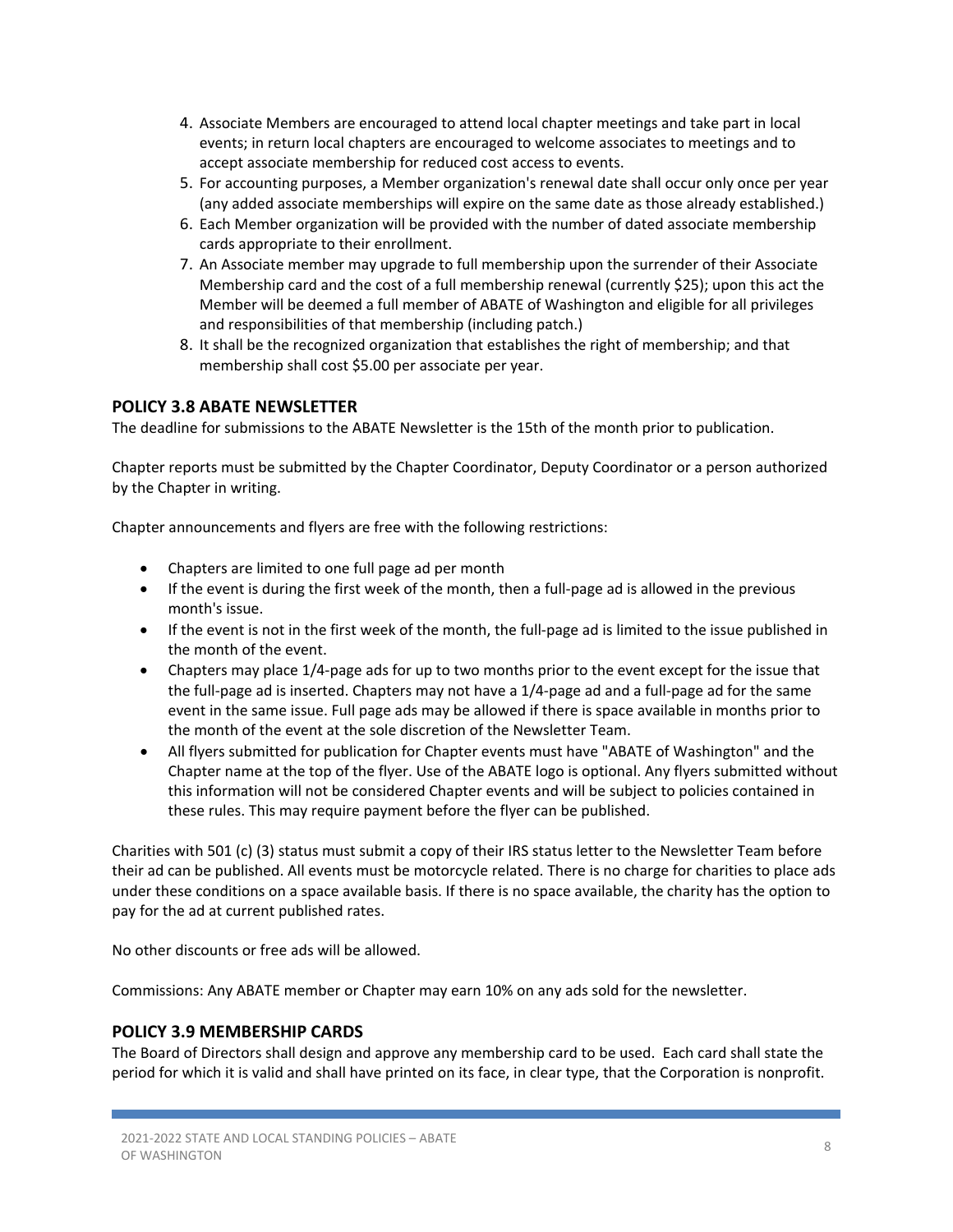The form, size, additional content, terms and conditions for issuing replacement cards shall be established by resolution of the Board of Directors.

## **POLICY 3.10 ABATE CHAPTER IDENTIFICATION PATCH**

The chapter identification patch size shall not exceed the bottom of the large back patch, either the 10 inch or the 14 inch. *[Ref: Amended at 7/2/14 Board of Director's Meeting.]*

#### **POLICY 3.11 MEMBERSHIP INCENTIVE**

Any existing member in good standing recruiting 10 'new' members in a 12-month period will receive a oneyear free ABATE membership.

This can be used for a new membership or to renew an existing membership. *[Ref: Amended at 7/23/16 Board of Director's Meeting.]*

## **SECTION IV**

Section IV policies relate to Article VI of the State Bylaws of ABATE of Washington.

#### **POLICY 4.1 TIME LIMITS TO PRESENT AT BOD MEETINGS**

At all Board of Director's meetings, Chapter Coordinators will be allowed to speak and be kept to three (3) minutes. Fifteen minutes will be allowed for proposals.

#### **POLICY 4.2 ATTENDANCE AT BOARD OF DIRECTOR'S MEETINGS**

At the beginning of each State Board meeting, after roll call is completed, all Board members not present will be designated in the minutes of the meeting as 'excused' or 'unexcused' by majority vote of the Board members present.

If the Chapter Coordinator or designee will not be attending the Board meeting they must notify the State Coordinator before the meeting by text, email, or in writing, and provide the reason for the chapters' absence; the lack of notification will be considered prima facie evidence of an "unexcused" absence.

Upon failure of the Chapter Coordinator or designee to attend regular Board meetings on two (2) consecutive occasions, unless excused by action of the Board, the Board shall direct the State Coordinator what action to take. This action will take into consideration the state of the chapter, as advised by the Chapter Representative, or other Board member who has pertinent information. The ultimate goal of the action shall be to secure representation at Board meetings for the chapter members.

Related bylaws: 4.1 Structure, 4.3 Vacancies, 5.2.1.1 Chapter Coordinator *[Ref: Amended at 7/11/17 Board of Director's Meeting.] [Ref: Correction made to paragraph 2 to add the word "for" to provide clarification. 8/30/18]*

## **SECTION V**

Section V policies relate to Article V of the State Bylaws of ABATE of Washington.

#### **POLICY 5.1 MEMBERS REQUIRED FOR CHARTER**

Ten or more members are required to charter or maintain a chapter. If at any time, the State records show that less than ten dues-paying members exist, their charter is subject to cancellation.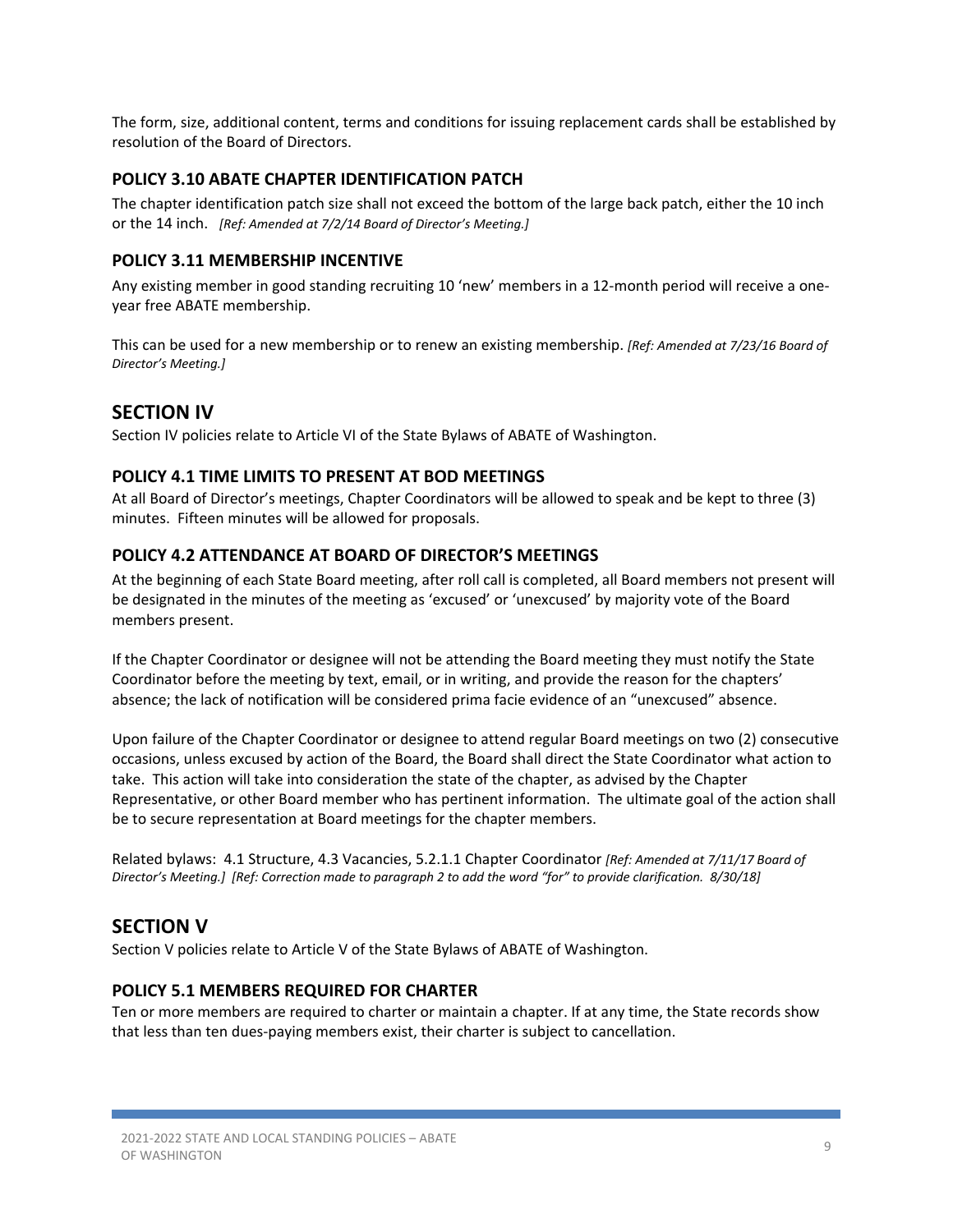## **POLICY 5.2 REQUIRED CHAPTER MONTHLY INFORMATION**

Chapters shall submit copies of their meeting minutes, membership lists, flyers and newsletters to the state office at the first of every month. Financial reports shall be sent in on a quarterly basis.

### **POLICY 5.3 CHAPTER OFFICER INFORMATION REQUIREMENTS**

Chapters are to inform the state organization of elected officers' names, addresses, and phone numbers, which shall include changes of address, when they occur.

#### **POLICY 5.4 CHAPTER COURTESY CARD DESIGN**

Courtesy card design should be at the discretion of the chapter provided that they state "ABATE of Washington" then the chapter, officer, or committee.

#### **POLICY 5.5 ABATE MEMBERSHIP APPLICATION FORM**

Chapters are encouraged to use the standard ABATE membership application for all new and renewing memberships.

#### **POLICY 5.6 ISSUING CHAPTER CERTIFICATE OF APPRECIATION**

Chapters may issue Certificates of Appreciation to members, at the discretion of the Chapter Coordinator, and notification being given to the state organization as to the name of the person receiving the certificate, the date and the reason for issuing.

## **POLICY 5.7 COST FOR REPLACING CHAPTER FLAG**

The cost to a chapter requesting a replacement "Chapter" flag shall be the actual cost of the replacement flag. Reference Bylaw 5.1.5. *[Ref: Amended at 7/2/14 Board of Director's Meeting.]*

#### **POLICY 5.8 CHAPTER LEVY**

All chapters shall hold a minimum of one non-charity profit generating event/activity each fiscal year.

The option of two or more chapters combining for the purpose of organizing an event/activity is recommended for small chapters.

All chapters shall submit an itemized event/activity financial report to the State office for every chapter event/activity that generates profit. This does not include products or any other item that promotes, advertises, or commemorates the event/activity that generates a profit. This report shall be submitted within thirty (30) days of the final financial accounting of the event/activity.

Every event/activity report shall be accompanied by the chapter event/activity levy in the amount laid out below:

• 10% of the total net profit of the event/activity.

Event/activity levies must be made payable to ABATE of Washington and drawn on the chapter checking account.

Failure to follow the above guidelines will result in chapter's voting privileges being revoked at the Board of Directors meeting.

Upon compliance, chapter's voting privileges will be immediately reinstated.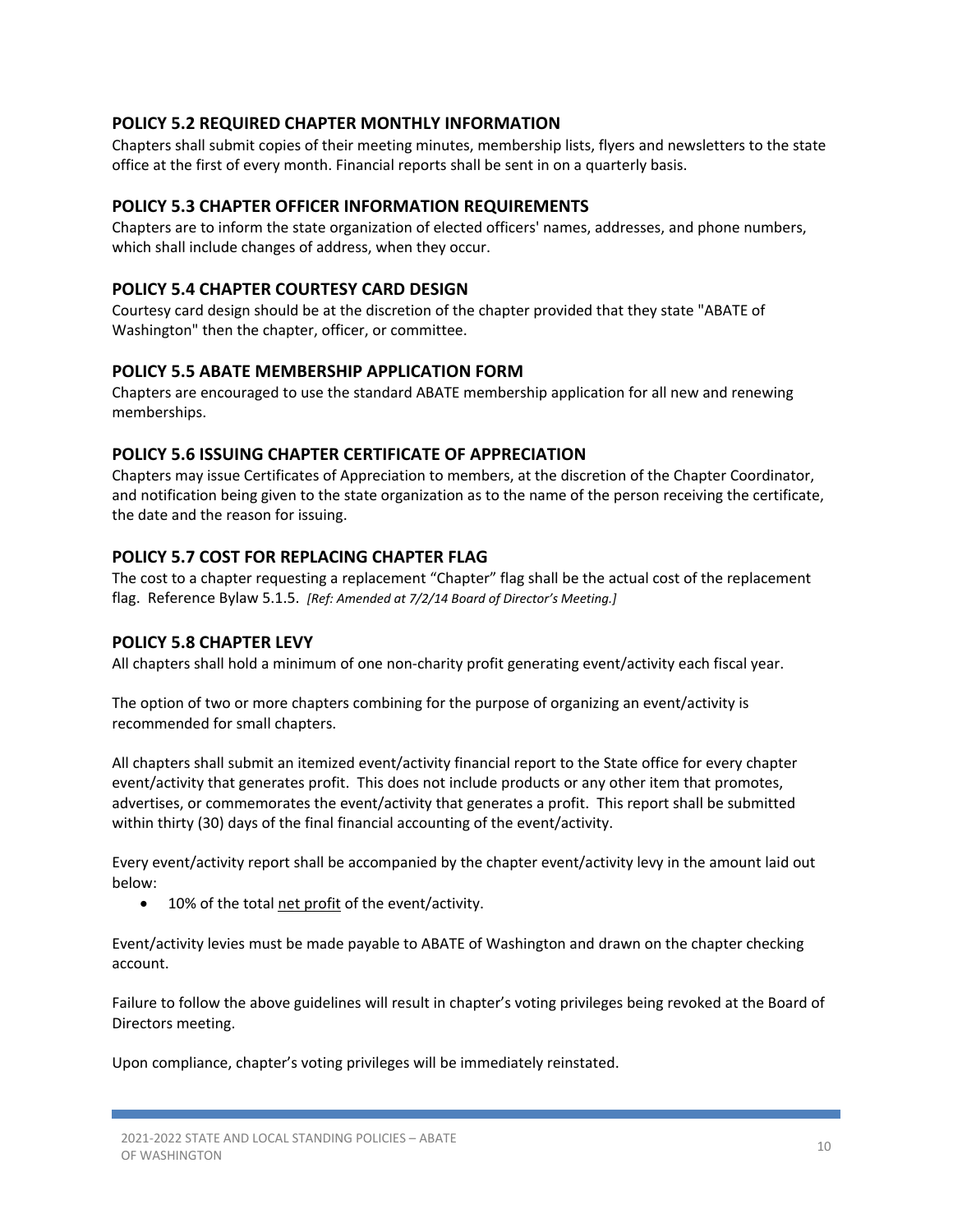## **SECTION VI**

Section VI policies relate to Article VI of the State Bylaws of ABATE of Washington.

#### **POLICY 6.1 ABATE LICENSE PLATE**

ABATE of Washington under the guidance of its Board of Directors, shall provide for "ABATE" license plate holders for the State Coordinator.

## **SECTION VII**

Section VII policies relate to Article VII of the State Bylaws of ABATE of Washington.

#### **POLICY 7.1 ELECTION OF STATE OFFICERS**

In accordance with Article VII of the Bylaws of ABATE of Washington, the election of State Executive Officer positions shall be conducted by the policy and procedures described below.

#### NOMINATIONS

Nominations shall be entertained only at the January Board of Directors meeting.

Nominations shall be accepted from any member in good standing at said meeting.

Nominations shall be the first items of New Business on the BOD agenda and the floor shall be opened for nominations by the Chair.

After all nominations have been received, the Chair shall entertain a motion to close nominations which shall require a two-thirds (2/3) majority vote of BOD members present.

The State Secretary shall record the positions open for election as well as the nominees for each position and shall read the list prior to the vote to close the floor to nominations.

#### STATE OF QUALIFICATIONS

Nominees shall submit a statement of qualifications to the State Office within two weeks of nomination to be printed in each issue of the State publication prior to ballot mailing.

No one shall be nominated for a State Executive Officer position for which they are not qualified in accordance with the qualifications listed in the Bylaws of ABATE of Washington for the position.

#### RUNNING UNOPPOSED

Should only one person be nominated for office and therefore be running unopposed, the Board of Directors shall reserve the right to elect, by two-thirds (2/3) vote of the Board members present, and to seat the nominee for said office.

The seated nominee shall then take office effective at the start of the July BOD meeting. If the current office holder resigns prior to that date, the seated nominee shall assume office effective the date of resignation of the current office holder and shall serve for both the remainder of the previous term as well as the elected/seated term which would have commenced at the July BOD meeting for two (2) years.

#### BALLOTS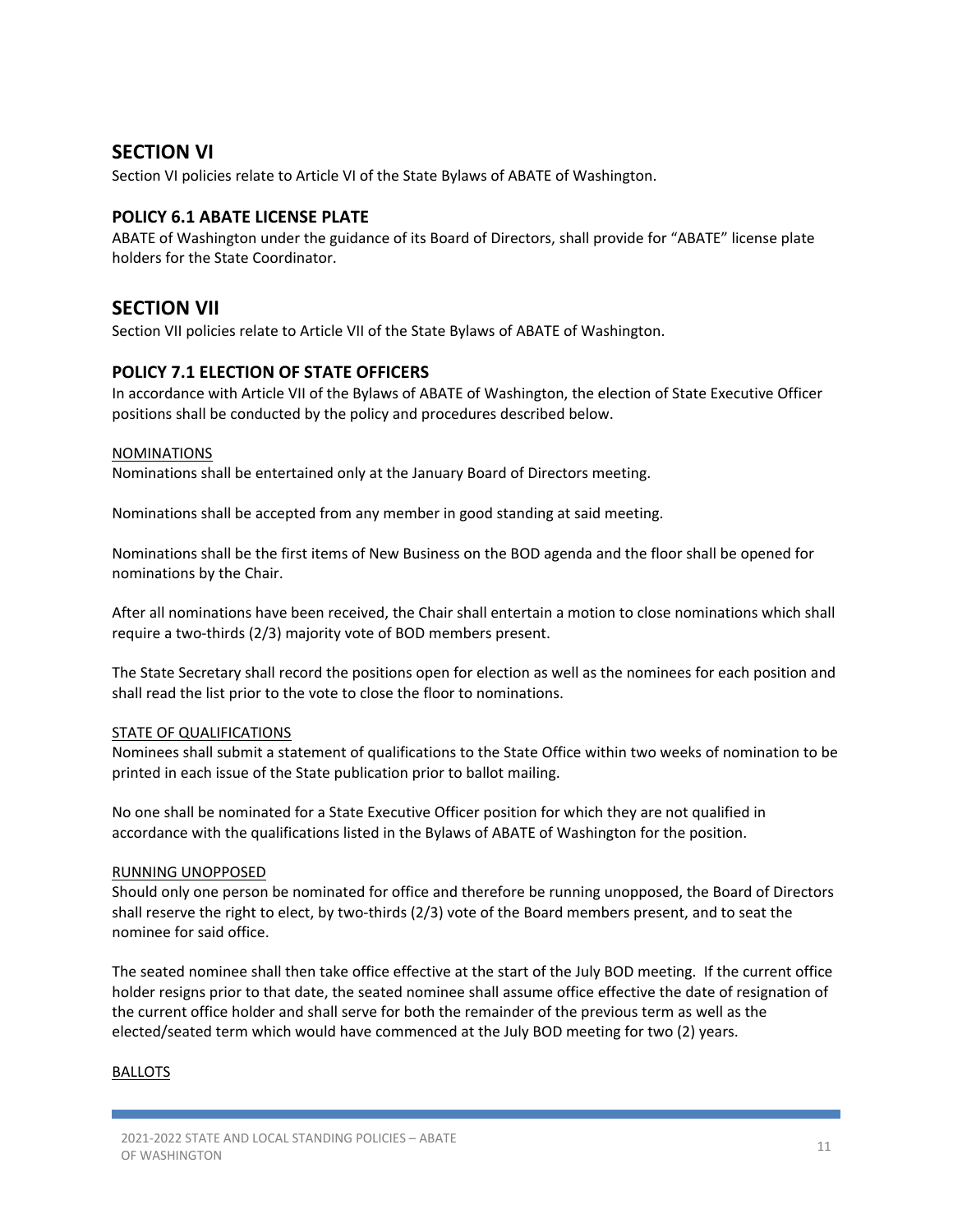Voting will be offered by paper ballot or electronically. Members shall choose one method of voting. It is the responsibility of each member to ensure that the Corporation has a current physical and/or email address. Members who choose to vote electronically must provide a current email address.

By May 1<sup>st</sup>, voting ballots containing the names of all nominees for office will be provided to each member of record in good standing as of April 1st of each election year either by mail or electronic means. The State Membership Secretary must issue a ballot to any member who meets these qualifications and gives notice that they have not received a ballot by May 15.

#### PAPER BALLOT FORMS

The paper ballots will consist of two parts. Part one shall consist of a list of all qualified candidates and shall be considered the official ballot. Part two shall contain the return mailing address of the ABATE Post Office Election Box and shall have space for the member's name, address, and membership number. Members shall clearly mark their choice for each office and mail the ballot back so that it is received in the box prior to the second (2nd) Saturday of June.

#### ELECTRONIC VOTING

By May 1<sup>st</sup>, email notification containing an official hyperlink will be sent to each member who chooses to vote by electronic means enabling them to cast their ballot. The hyperlink will only be able to be used one time.

#### TELLER COMMITTEE

The ballots shall be tallied by the Teller Committee.

The Teller Committee shall acquire a post office box specifically for the purpose of receiving the paper ballots and it shall be accessible only to the tellers, three (3) of whom must be present to remove the ballots.

All ballots will be removed, and the post office box closed the second (2nd) Saturday of June.

The State Sergeant-at-Arms will be responsible to ensure that no one other than the members of the Teller Committee are present for the counting of ballots.

The Deputy Coordinators will count the paper ballots and tally the results. The webmaster will provide a report of the electronic vote results which includes the count for each candidate on the official ballot. The electronic vote count will be added to the tally of the paper ballots to reflect the total votes per candidate.

One copy of the final vote count, signed by the Deputy Coordinators, will be provided to the State Sergeantat-Arms with the sealed container of the ballot forms counted and the report of electronic votes.

The State Sergeant-at-Arms will notify the State Secretary of the successful completion of the election by providing the tallied results and then follow up by delivering the written count, sealed containers, and electronic vote results report into the custody of the State Secretary.

The State Secretary will notify the current State Coordinator of the election results by the most expedited means possible so that the State Coordinator may notify all the candidates of the results.

#### IN THE EVENT OF A TIE VOTE

In the event of a tie vote for any state office, in a regular or special election, at the next regularly scheduled state board meeting, the Board of Directors will conduct a secret ballot to determine the new office holder. The State Coordinator or pro-tem if applicable, will vote only to break a tie.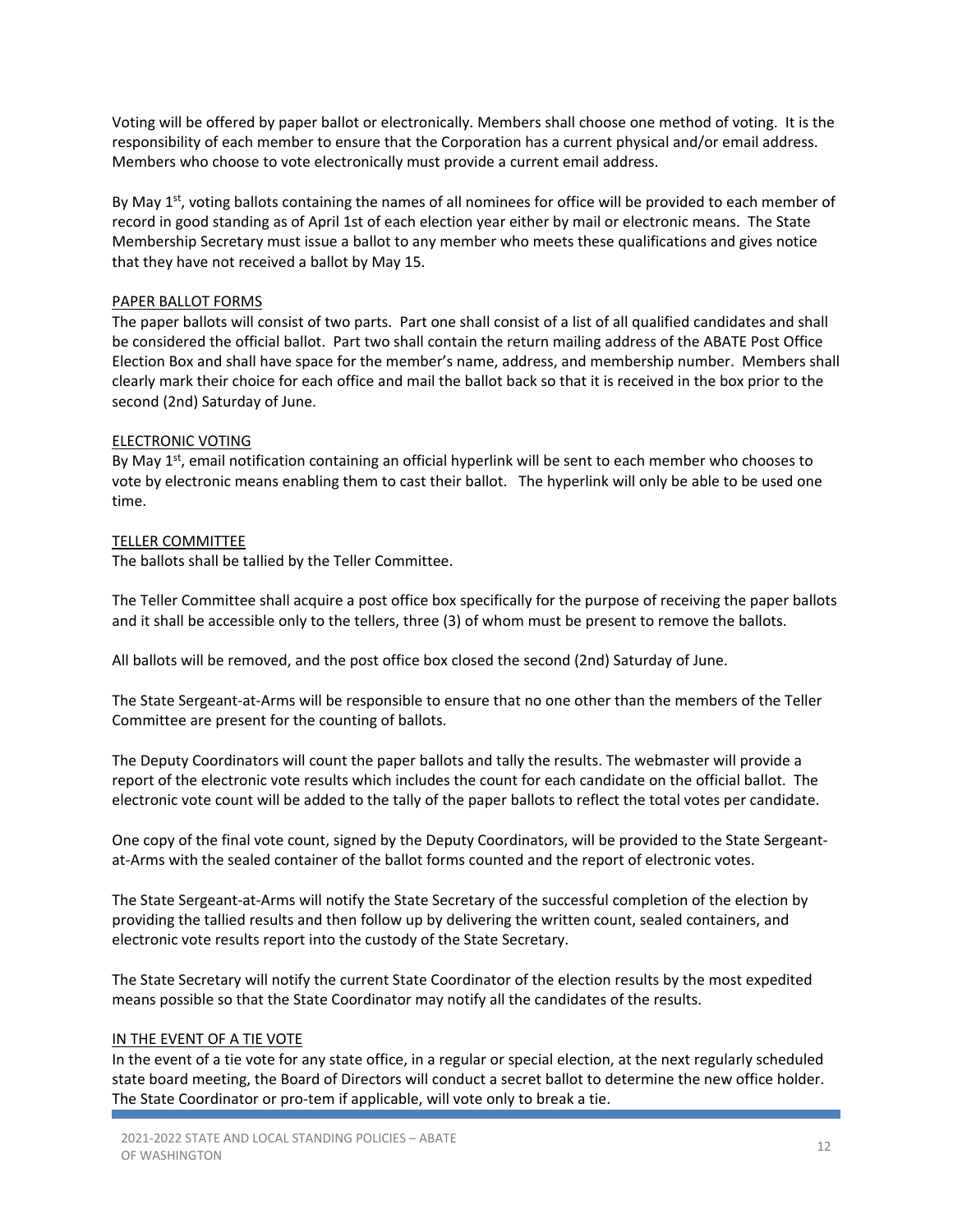#### ELECTION RESULTS

The State Secretary will send the names of the winners for each elected office for publication in the July State Newsletter. Voting records including both parts of the ballots, and the electronic voting results report will be kept in the State Archives until after the next October BOD or until director by the BOD in the event of any election challenges.

#### SPECIAL ELECTION PROCEDURES

Should the unexpired term of the present State Coordinator be greater than nine (9) months, the new State Coordinator shall be elected as follows:

At a duly called special Board meeting, the Board of Directors shall make a pro-tem appointment for the position; hold nominations for the special election; arrange for ballots to be delivered (email or US Mail of paper ballots as specified by each member) to all members in accordance with regular election procedures; and appoint a special Teller Committee.

All ballots will be returned within thirty (30) days of emailing/mailing, at which time the Teller Committee shall tally said ballots, in accordance with these bylaws and as provided under the standard election procedures. The ballot results shall be announced, and the duly elected State Coordinator shall immediately assume office, with confirmation at the regularly scheduled Board of Directors' meeting.

*[Ref: Amended 1/12/19 Board of Director's Meeting.]*

## **SECTION VIII**

Section VIII policies relate to Article VIII of the State Bylaws of ABATE of Washington.

## **SECTION IX**

Section IX policies relate to Article IX of the State Bylaws of ABATE of Washington.

## **POLICY 9.1 POLICY AND PROCEDURES FOR DISCIPLINARY ACTION, SUSPENSION AND EXPULSION**

In accordance with Article IX of the Bylaws of ABATE of Washington, disciplinary action, suspension and expulsion shall be conducted by the policy and procedures described below.

#### CHARGES

To initiate these procedures, any six (6) members may bring charges before the Board of Directors alleging one or more of the following:

- 1. Misuse of any corporate property,
- 2. Assault upon any person at any ABATE sanctioned event,
- 3. Blatant disregard of ABATE of Washington bylaws and policies.

#### FILING CHARGES/SHOWING CAUSE

The six (6) members who are bringing the particular charges shall present cause and all evidence to the Executive Committee sixty (60) days prior to the Board of Directors meeting as to why said member should undergo action subject to these procedures.

The Executive Committee shall inform the person/persons of pending charges in a timely manner so said person/persons can provide their evidence at the next Board of Directors meeting.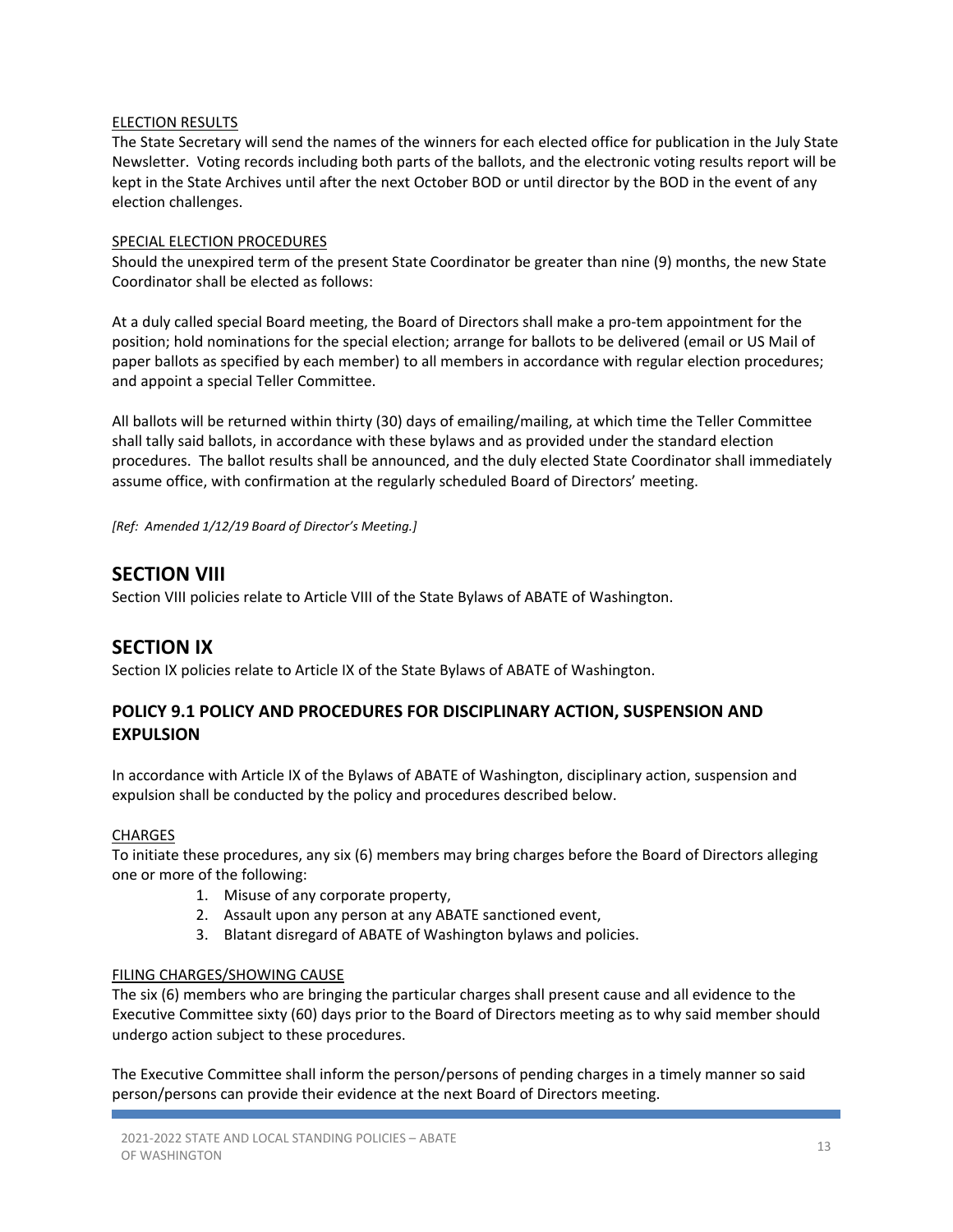Upon examination of the said cause and evidence, the Board of Directors shall vote by simple majority as to whether the said member shall be subject to these procedures.

#### HEARING COMMITTEE INVESTIGATION

Should the Board of Directors vote to have said member undergo these procedures, the Hearing Committee shall then investigate the charges, interview all available witnesses, and gather other evidence, in order to present such evidence in a report to the upcoming quarterly Board of Directors' meeting.

#### HEARING COMMITTEE REPORT

At the next quarterly Board of Directors' meeting, the member undergoing these procedures is allowed to be represented by counsel, or to represent himself on a pro-se basis. The Hearing Committee report, which shall in in written form, shall be delivered to the member undergoing said procedures and to the Board of Directors twenty (20) days prior to the next scheduled Board of Directors meeting. Failure of the member undergoing these procedures to be represented at the above-mentioned BOD meeting shall not invalidate these proceedings.

#### STANDARD OF PROOF

Upon review of the Hearing Committee report by the Board of Directors, and hearing any evidence presented by the subject member, the Board of Directors shall find said member guilty as charged, on a more probable than not basis which shall, for purposes of these procedures require a four-fifths (4/5) approval.

#### PENALTIES

Should said member be found guilty, the following penalties shall be available to the Board of Directors and shall be approved by a majority vote as stated in Article IX of the Bylaws.

#### **CENSURE**

Censure shall consist of a written statement from the Board of Directors, signed by the State Coordinator, and sent to the member's home address, with a copy filed in the permanent archives of the Corporation and made an integral part of the minutes of the Board of Directors.

#### SUSPENSION OF MEMBERSHIP

Suspension shall be for a predetermined time and such would be contingent upon good behavior. At the end of said suspension, all rights and privileges shall be restored. During the period of such suspension, dues must be paid. The record of such suspension shall be placed in a permanent record of the Corporation and made an integral part of the minutes of the Board of Directors. Should the suspended member hold a state office or an appointed position at the time of said suspension, such office or position shall be lost and shall not be reinstated at the termination of the suspension.

#### TERMINATION OF MEMBERSHIP

The termination of membership shall be sent to the member's residential address, and a record of such shall be made within the corporate records and made an integral part of the minutes of the Board of Directors' meeting. Said termination shall be irrevocable, that being, said member shall not be eligible for application for new membership. This penalty only shall require a four-fifths (4/5) vote of the Board of Directors.

#### RECONSIDERATION PROCEDURES

A member undergoing the above procedures may move the Hearing Committee to reconsider his/her report by showing of new or previously undisclosed evidence within seven (7) days of receipt of the initial hearing Committee report. The Hearing Committee, upon reviewing this reconsideration, shall make a report to the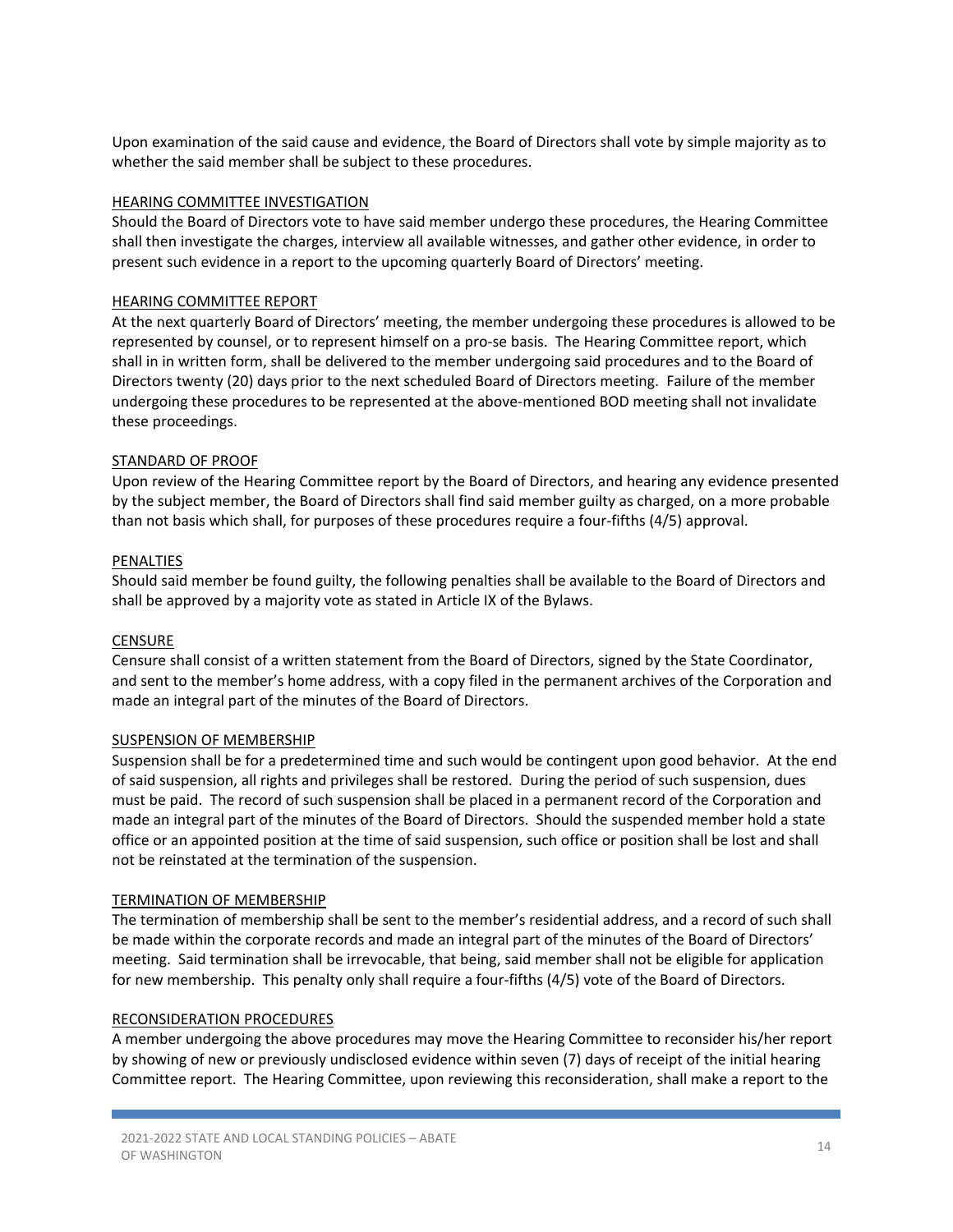Board of Directors who shall, upon simple majority, decide whether a further Hearing Committee investigation is necessary. *[Ref: Amended 10/23/16 Board of Director's Meeting.]*

## **SECTION X**

Section X policies relate to Article X of the State Bylaws of ABATE of Washington. "State and Chapter Financial Policies" are a part of the standing policies and are included herewith.

## **POLICY 10.1 SPRING OPENER BUDGET**

A Spring Opener event budget must be established each year and approved by the Board of Directors.

## **POLICY 10.2 FALL BASH BUDGET**

A Fall Bash event budget must be established each year and approved by the Board of Directors at the July meeting.

## **POLICY 10.3 QUALIFICATIONS FOR REIMBURSEMENTS**

This policy is applicable to State Officers, State committee members, and/or other ABATE members. Reimbursement for out of pocket travel expenses Incurred in the execution of ABATE's business shall be limited to the following items where said person's presence is required, authorized, or requested. This policy is not designed to prevent the legitimate reimbursement of expenses incurred by Officers and members in the execution of requested or assigned duties on behalf of ABATE; rather, it is designed to assist inefficient operation and respect for accountability to the members.

- 1. Vehicle mileage is reimbursable at fifty cents (50¢) per mile, for travel to and from meetings and events.
- 2. Meals are reimbursable up to \$35.00 per day.
- 3. Hotel accommodations at the double occupancy rate per person where the travel distance exceeds 100 miles one-way and/or the length of the meeting or event prevents round trip travel in the same day. The BOD or the Executive Committee approval is required for all other overnight accommodation reimbursement expense. Some examples might be where the weather conditions are not safe, illness, and/or any number of life's unexpected situations.
- 4. There shall be no reimbursements for any alcoholic beverages and/or tips.
- 5. The time limit for reimbursement of expenses is sixty (60) days after the expense is incurred. Reimbursement requests received beyond the 60 days will require either BOD or Executive Committee approval before the Treasurer can issue the reimbursement.
- 6. Reimbursement requests shall be submitted on the approved form with itemized receipts attached with reason for expense incurred noted. If no receipt(s) is available or is missing for any reason then, either BOD or Executive Committee approval is required for the reimbursement to occur.
- 7. For expenses deemed not in compliance with this policy, the State Treasurer shall have the authority to request approval from the BOD or the Executive Committee prior to disbursement of money.

## **POLICY 10.4 PETTY CASH POLICIES**

Petty cash accounts may be set-up for the sake of convenience for the daily operations of state officers and/or committees.

Petty cash accounts may be set-up for the sake of convenience for an individual's travel expenses as directed by the Executive and/or Board of Directors.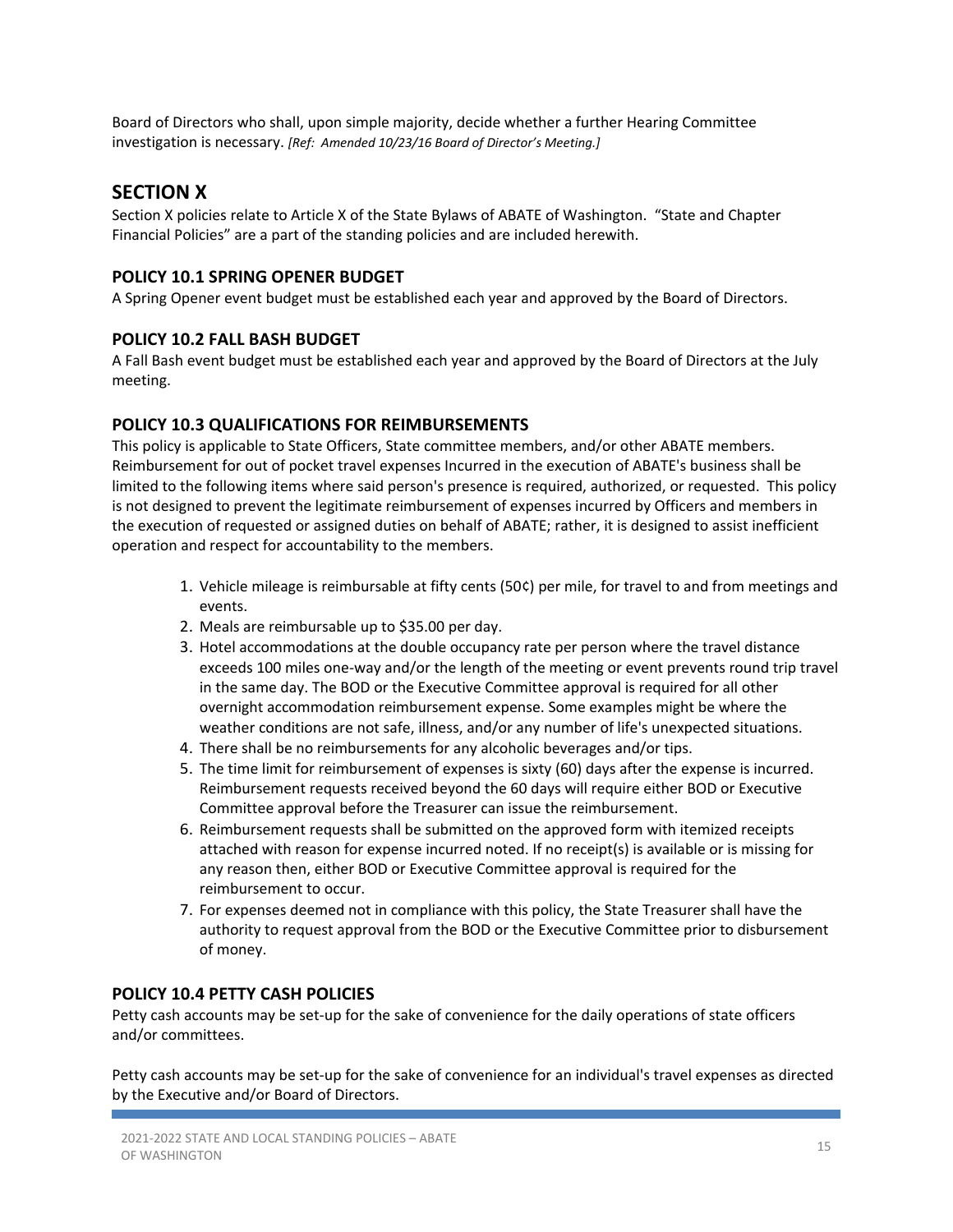- 1. Monies shall be disbursed from ABATE of Washington current checking account made payable to individual receiving funds.
- 2. Individual receiving funds shall be solely responsible for any and all debits made to their petty cash account.
- 3. Itemized petty cash reports must be submitted to state office on or before the 7th of each month.
- 4. Report must be submitted on all petty cash accounts that have an outstanding balance regardless of activity.
- 5. Reports must contain legible original receipts of all debit activity.
- 6. Receipts must be itemized to be valid.
- 7. Reason for expense must appear on receipt to be valid, as well as on itemized report.
- 8. Disbursements from petty cash accounts over \$100.00 must have written pre- authorization from an Executive Board officer or the Board of Directors to be valid.
- 9. Failure to follow the above policies will result in immediate revocation of petty cash account privileges.

## **POLICY 10.5 CREDIT CARD POLICIES**

- 1. No cash advances will be allowed.
- 2. Receipts must be turned in to State Treasurer within 14 days after charge is made.
- 3. Allreceipts notgiventoTreasurerwithin 14dayswillresultinindividual beingbilled forthe charges.
- 4. Receipts must be itemized to be valid.
- 5. Reason for charge must appear on receipt to be valid.
- 6. Charge must be authorized by a state officer or preauthorized by the Board of Directors.
- 7. Charges for travel expenses must follow current State Bylaws and Standard Operation Policy procedures.
- 8. Any infraction will result in automatic revocation of card.

## **POLICY 10.6 STATE-FUNDED TRAVEL & TRAINING POLICY**

This policy outlines the purpose of this fund, the budgeting process, and the request and approval process.

- 1. These funds are to allow ABATE members to attend other MRO events and meetings for the purpose of bettering ABATE of Washington. Also, the fund is available for other training as deemed necessary.
- 2. ABATE will establish funds in the annual budget process at the October BOD meeting. The budget will be approved by a simple majority vote.
- 3. These funds will reimburse expenses requested by applicants; subject to the limitations defined and approvals granted.
- 4. Reimbursement must be in accordance with ABATE of Washington State and Local Policy 10.3 Qualifications for Reimbursements.
- 5. The funds are limited and where possible member and/or chapter expense sharing encouraged. Such data relating to expenses sharing should be included on the request form.
- 6. The member is required to complete the **State Funded Travel and Training Request** form and submit the form to their Chapter Coordinator.
- 7. The Chapter Coordinator will verify that the member is in good standing and send the completed form the ABATE of Washington's mailing address also noting recommendations as deemed appropriate.
- 8. The State Treasurer will verify availability of funds: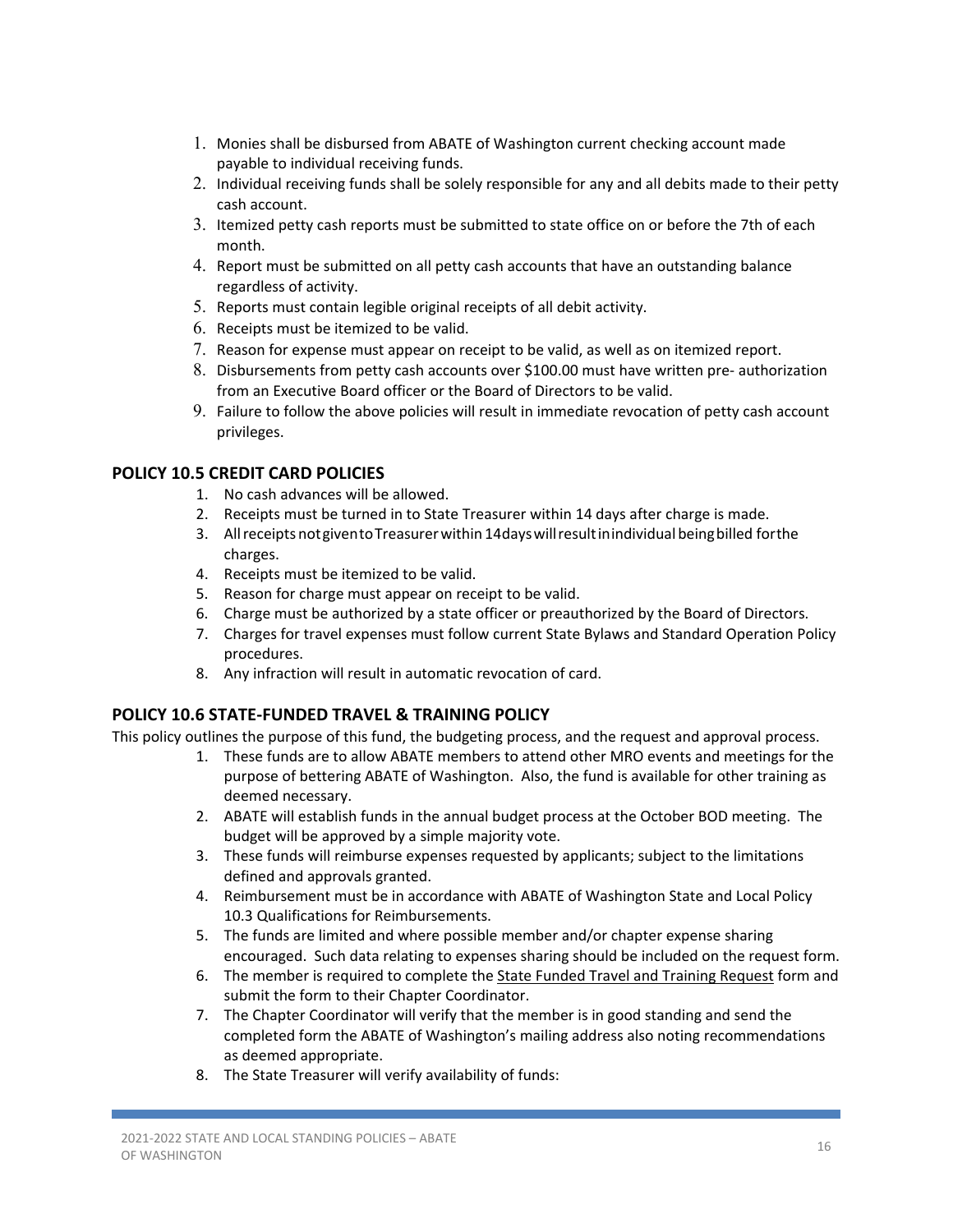- If funds are not available, the State Treasurer will inform the Chapter Coordinator, who will inform the member.
- If funds are available, the State Treasurer will forward the request form to the State Coordinator and the State Secretary
- 9. The State Secretary will add the request to the next Executive Committee meeting agenda, as new business, and will bring copies for committee members. Also, the State Secretary will contact the applicant to inform them when the Executive Committee will hear the request. The applicant will have the option to attend the meeting to speak to their request.
- 10. The Executive Committee will vote based on how the applicant's request will benefit ABATE. If the applicant is present at the meeting, they will be asked to leave during the voting process. If the applicant is not present, the State Coordinator will contact the application to inform them that the request has been approved or disapproved.
- 11. All members using this fund are required to submit in writing a report about their trip to ABATE's Newsletter Editor and State Coordinator within sixty (60) days of their return.
- 12. Travel requests approval process must be completed prior to incurring travel expenses or reimbursement will be denied.

## **POLICY 10.7 ABATE EVENT FINANCIAL POLICY**

- 1. Two people need to be present when monies are counted.
- 2. Talley event sheet needs to be signed by both people.
- 3. If monies are transferred to another person, they too have to count and sign for the money
- 4. Deposits shall match the sign-off sheets.
- 5. Money must be deposited within 3 banking days.
- 6. Anyone can make the deposit, such as Committee Chair, Treasurer, or Coordinator.
- 7. In such case that the monies are missing, the Chapter Coordinator should be notified and be brought to the chapter at the next business meeting.
- 8. If not resolved then, the State Coordinator and State Treasurer shall be notified.

## **SECTION XI**

Section XI policies relate to Article XI of the State Bylaws of ABATE of Washington.

### **POLICY 11.1 ACTIVITY ITINERARIES**

An itinerary of activities, as approved by the Board of Directors, must be established and posted at all State sponsored events.

#### **POLICY 11.2 PETS AT STATE SPONSORED EVENTS**

No dogs or other pets shall be allowed at any state sponsored events.

#### **POLICY 11.3 MISUSE OF WEAPONS/UNATTENDED CAMPFIRES AT ABATE EVENTS**

A maximum fine of up to \$100 shall be levied on any person discharging a firearm at an ABATE function. Further, this shall include misuse of knives, other weaponry, and pyrotechnics. In addition to the levied fine, the person will be requested to leave the event. This same fine will be levied in any chapter that leaves their campfire unattended, not properly put out, and/or area not clean.

## **SECTION XII ANNUAL REPORT**

Section XII policies relate to Article XII of the State Bylaws of ABATE of Washington.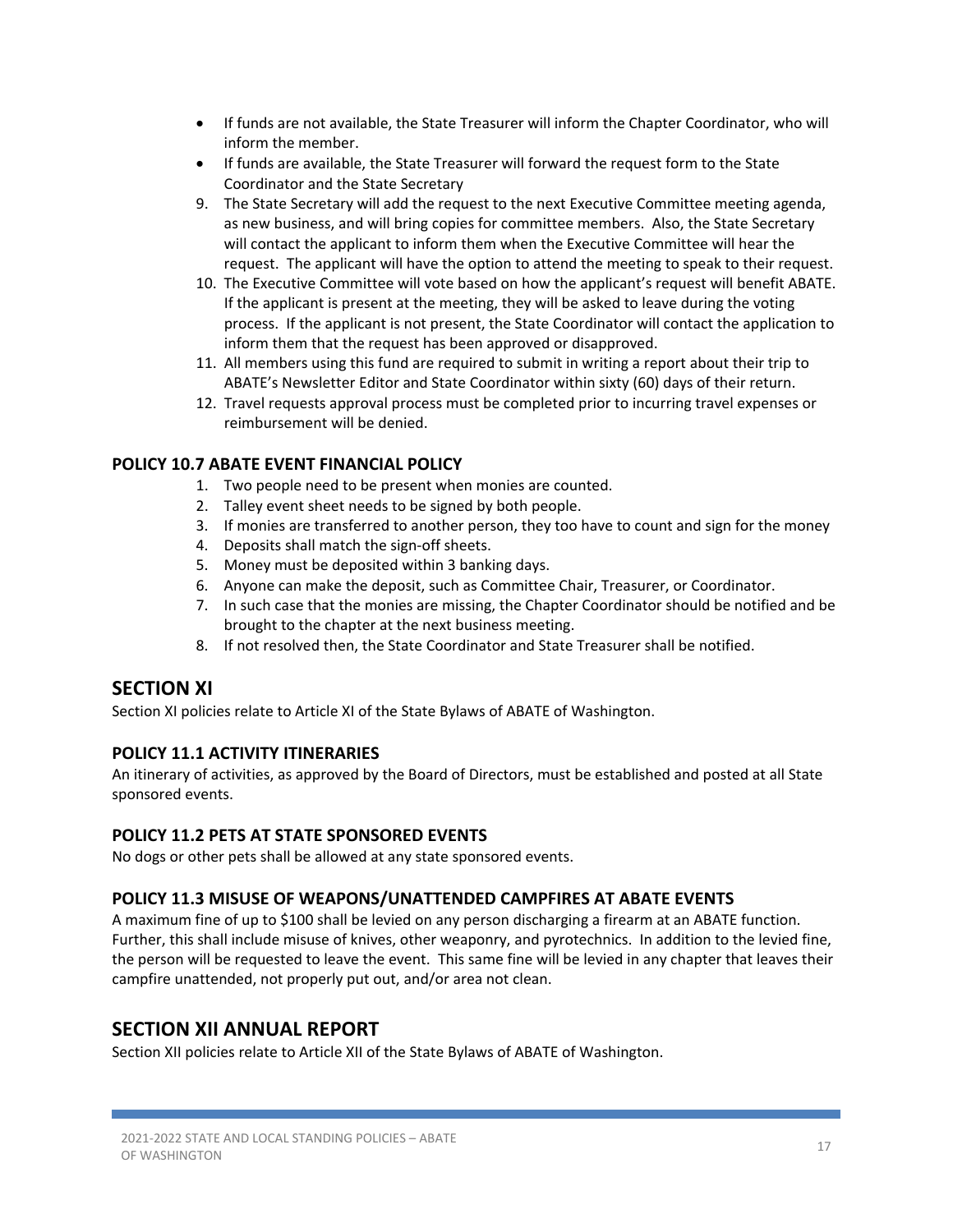## **SECTION XIII PUBLIC RELATIONS**

Section XIII policies relate to Article XIII of the State Bylaws of ABATE of Washington.

## **SECTION XIV CORPORATE SEAL**

Section XIV policies relate to Article XIV of the State Bylaws of ABATE of Washington.

## **SECTION XV WAIVER OF NOTICE**

Section XV policies relate to Article XV of the State Bylaws of ABATE of Washington.

## **SECTION XVI AMENDMENTS AND EFFECTIVE DATE**

Section XVI policies relate to Article XVI of the State Bylaws of ABATE of Washington.

## **16.1 SUBMITTING AMENDMENTS TO BYLAWS**

As stated in Article 16.2 of the Bylaws, amendments to bylaws, bylaws may be amended in one of the following ways:

- (1) Notice of the nature of the proposed amendment or repeal shall be given at the last previous meeting of the Board; or,
- (2) That a written copy of the proposed amendment or repeal shall have been mailed to each Board member thirty (30) days prior to the regular Board of Directors' meeting.

Each bylaw change will include a statement of the bylaw as it currently is written (before amendment) and the proposed new bylaw (after amendment) with the changes clearly indicated by underlining, bold lettering or other means.

Each bylaw change will include a pro (reasons to support the amendment) and a con (reasons to reject) statement. For assistance with wording the bylaw, pro or con statement, contact the Chairperson of the Bylaws Committee. *[Ref: Amended 1/10/15 Board of Director's Meeting.]*

## **16.2 SUBMITTING NEW OR AMENDMENTS TO POLICIES**

The Board of Directors or the Executive Committee can direct the Chairperson of the Bylaws Committee to prepare new or amendments to policies. Such policies/amendments will appear in the next published version of the Bylaws (October of each year). In the interim, the policy can be written/amended and posted to the ABATE of Washington website until the October publishing date. *[Ref: Amended 1/10/15 Board of Director's Meeting.]*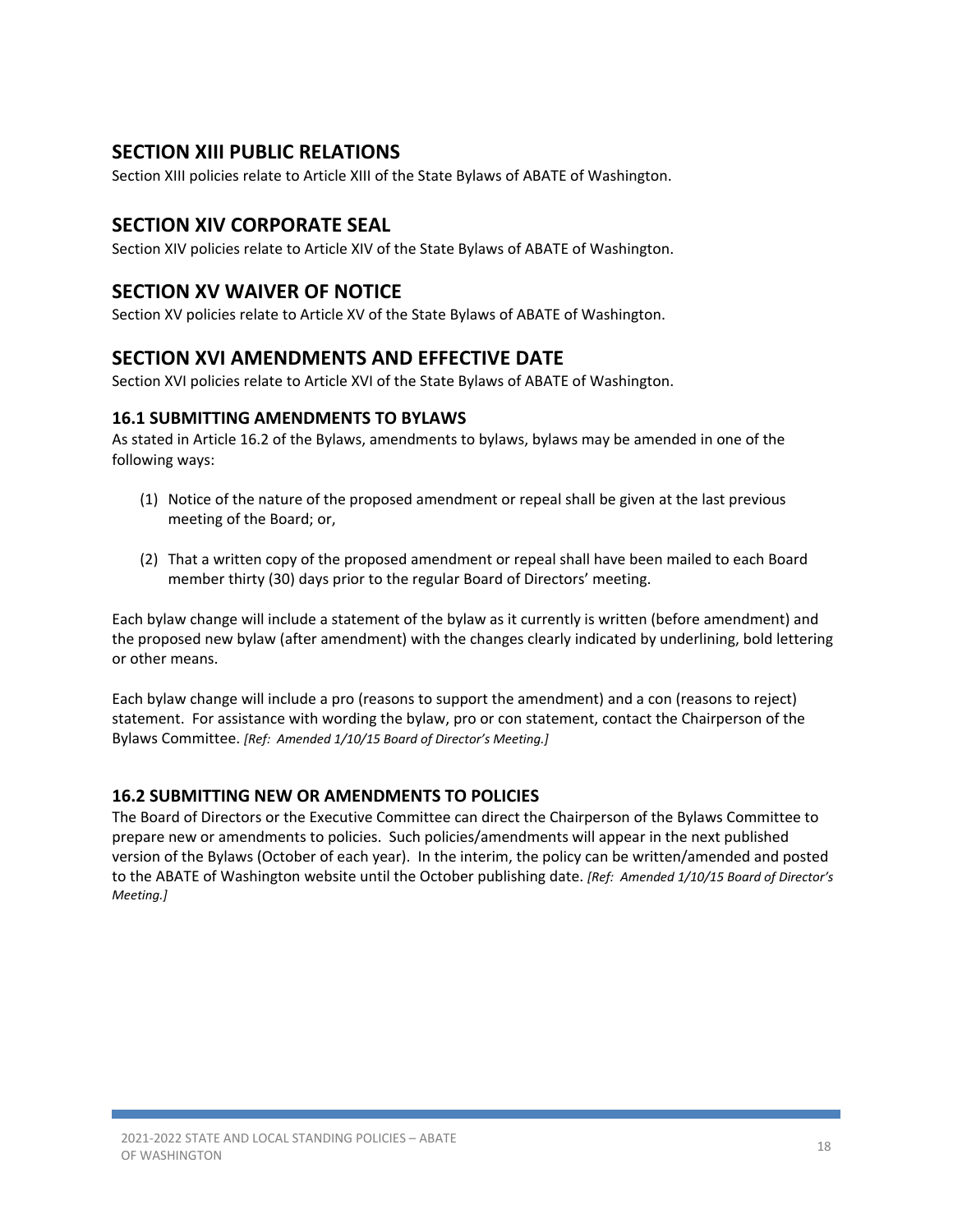**Attachment A – Chapter Patches and/or Bars Illustrations**

## Chapter Patches and or Bars